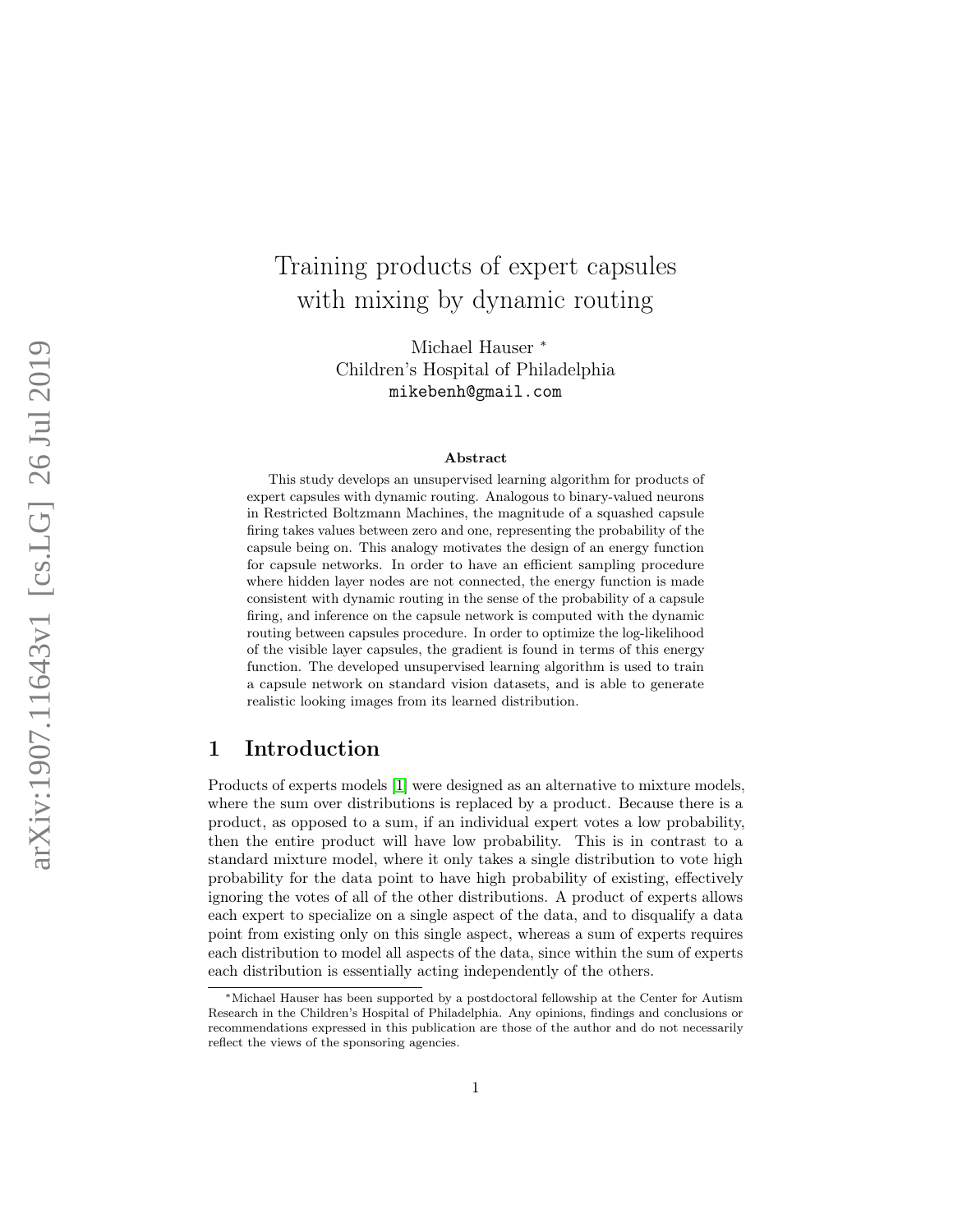Capsule networks [\[2\]](#page-11-1) with dynamic routing [\[3\]](#page-11-2) depart in many significant ways from neural networks. Artificial neural networks originate from the McCulloch-Pitts model [\[4\]](#page-11-3), where a scalar neuron fires if the weighted sum of the neuron's scalar inputs reaches a threshold. For example, the outputs of the softmax and max-pool functions depend not only on the previous layer inputs, but also on the outputs from the other nodes at the current layer; besides these exceptions most standard activation functions, such as the sigmoid and ReLU, follow the McCulloch-Pitts design.

As an alternative to scalar-valued neurons, capsules are vector valued, which has at least two advantages. First, because they are vector valued, much more complex routing mechanisms, such as routing by agreement [\[3\]](#page-11-2), can be used to pass data forward through the network, as opposed to a simple weighted sum of inputs. Second, vectors have a magnitude and an orientation, which allows capsules to fire if their magnitude reaches a threshold, while their orientation can be used to represent the instantiation parameters of the data.

A major difficulty with capsule networks is that because they are still in their infancy, far fewer algorithmic tools exist to train and develop them. For example capsule networks have been trained via backpropagation [\[5,](#page-11-4) [2,](#page-11-1) [3\]](#page-11-2) as well as expectation-maximization [\[6\]](#page-11-5). For unsupervised learning they have been trained as an autoencoder [\[2\]](#page-11-1) as well as in a generative-adversarial setting [\[7,](#page-11-6) [8\]](#page-11-7), but these are built off of backpropagation, which itself was designed for neural networks without dynamic routing. In their supervised settings they have been paired with a fully-connected decoder [\[3,](#page-11-2) [6\]](#page-11-5), but this is to compel the network to learn invariant vector representations and help defend against adversarial attacks [\[9\]](#page-11-8).

For these reasons we design a product of expert capsules in an analogous way to a product of expert neurons. From this, an efficient unsupervised learning procedure is developed to train this product of expert capsules in a bottom up fashion, using the dynamic routing procedure to mix the model distribution. With a given energy function compatible with dynamic routing, the contrastive divergence is minimized to learn the underlying density.

## 2 Algorithm review

This section will briefly review roduct of experts as well as dynamic routing between capsules.

### 2.1 Product of experts learning

As mentioned in the Introduction, product of experts models combine densities as products as opposed to sums [\[1,](#page-11-0) [10\]](#page-11-9). If we divide the experts into a visible layer and hidden layer of binary valued experts, the energy of this configuration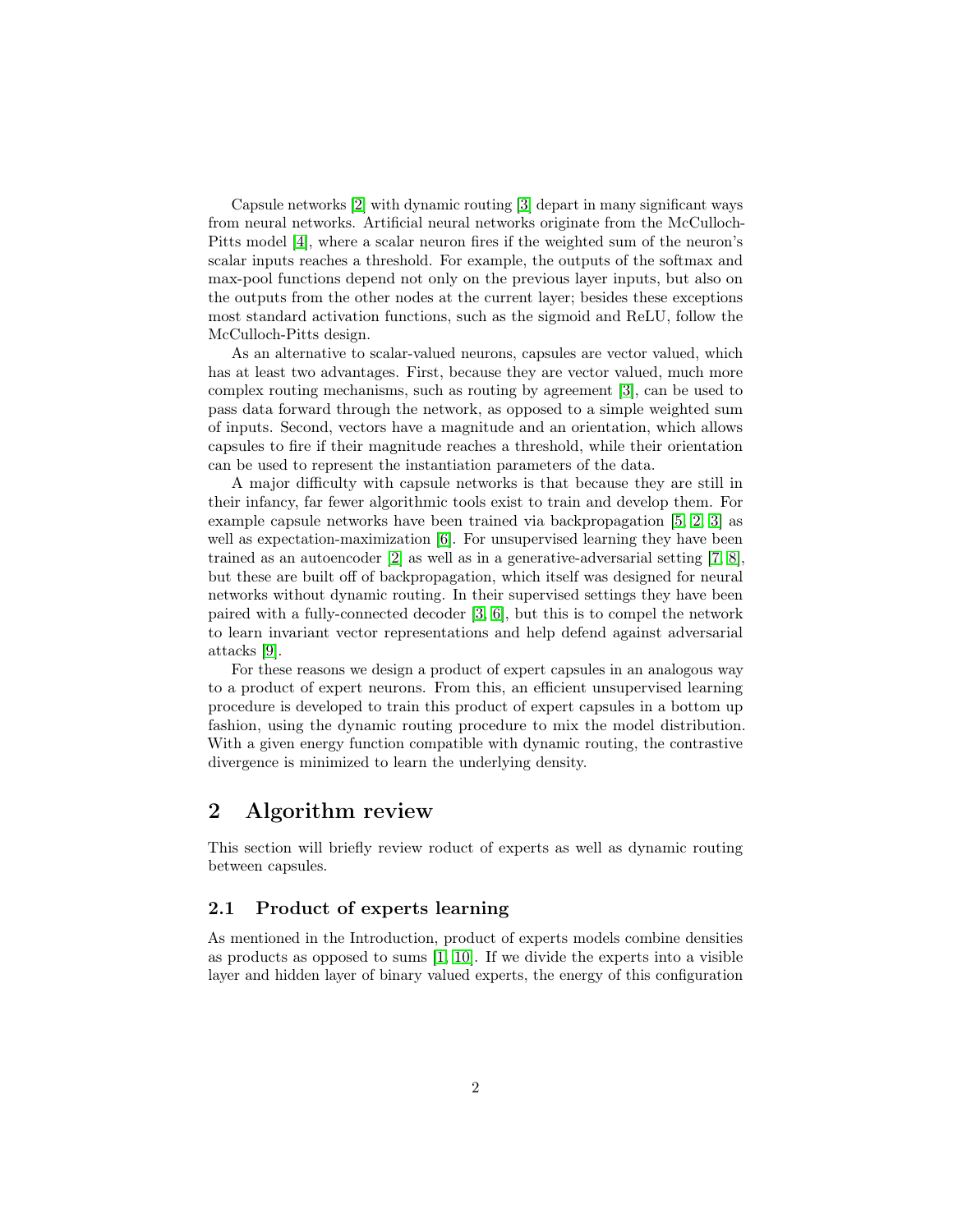is given as

$$
-E(v, h) = \sum_{i,j} w_{ij} v_i, h_j + \sum_i b_i v_i + \sum_j c_j h_j
$$
 (1)

From this, the probability of a visible-hidden configuration is  $p(v, h) =$  $\frac{1}{Z}e^{-E(v,h)}$ , and marginalized over the hidden layer gives  $p(v) = \sum_h p(v,h) =$  $\frac{1}{Z} \sum_{h} e^{-E(v,h)}$ . Because there are no intra-layer connections, we can efficiently sample the hidden layer nodes as  $p(h_j = 1|v) = \frac{1}{1+\exp(-\sum_i w_{ij}v_j + c_j)}$  and the visible layer nodes as  $p(v_i = 1|h) = \frac{1}{1+\exp(-\sum_j w_{ij}h_i + b_i)}$ . The gradient of the log-likelihood is given by

$$
\frac{\partial \log p}{\partial w_{ij}}(v) = p(h_j = 1|v) v_i - \sum_v p(v) p(h_j = 1|v) v_i \tag{2}
$$

The first term on the right-hand side of this equation is generated by the data, while the second term is the expectation over the product of experts model itself. Truly estimating the second term with MCMC requires mixing the density to infinity. Instead one usually minimizes the contrastive divergence [\[1\]](#page-11-0), which requires running the Markov chain once.

#### 2.2 Routing by agreement in capsule networks

This section will briefly review capsule networks and dynamic routing [\[3\]](#page-11-2).

At layer l, given a collection  $i = 1, 2, ..., I$  of vector-valued capsules  $x_i^{(l)}$  and matrix-valued prediction maps  $W_{ij}^{(l)}$ , the pre-activation, vector-valued predicted capsule j from capsule i is  $z_{j|i}^{(l+1)} = W_{ij}^{(l)} \cdot x_i^{(l)}$ , where at layer  $l+1$  we have the collection  $j = 1, 2, \ldots, J$  of capsules. We then take a weighted average of all of the predictions to yield the final, pre-activation, vector-valued capsule  $j$  at layer  $l+1$ , i.e.

$$
z_j^{(l+1)} = \sum_i c_{ij}^{(l)} W_{ij}^{(l)} \cdot x_i^{(l)}
$$
(3)

where the scalar-valued  $c_{ij}^{(l)}$ 's are determined by routing by agreement and each lower layer capsule can only make a finite amount of predictions, i.e.  $\sum_i c_{ij}^{(l)} = 1$ .

Routing by agreement is a procedure that iteratively re-weighs each of the individual predictions to yield a final, collective prediction. If an individual prediction  $z_{i|i}^{(l+1)}$  $j_i^{(l+1)}$  agrees well with the collective prediction  $z_j^{(l+1)}$ , then we would like to increase the routing weight  $c_{ij}^{(l)}$  connecting these capsules. Agreement has been measured as both the inner product [\[3\]](#page-11-2), as well as the cosine distance [\[6\]](#page-11-5), between the individual predictions and the squashed collective prediction. In this paper we use the cosine distance. The updated weights are then renormlized  $\sum_i c_{ij}^{(l)} = 1$ , and the process is repeated. (If the cosine distance is used, then squashing can happen outside this loop since the cosine distance takes the inner product of unit vectors, so the magnitude isn't needed.)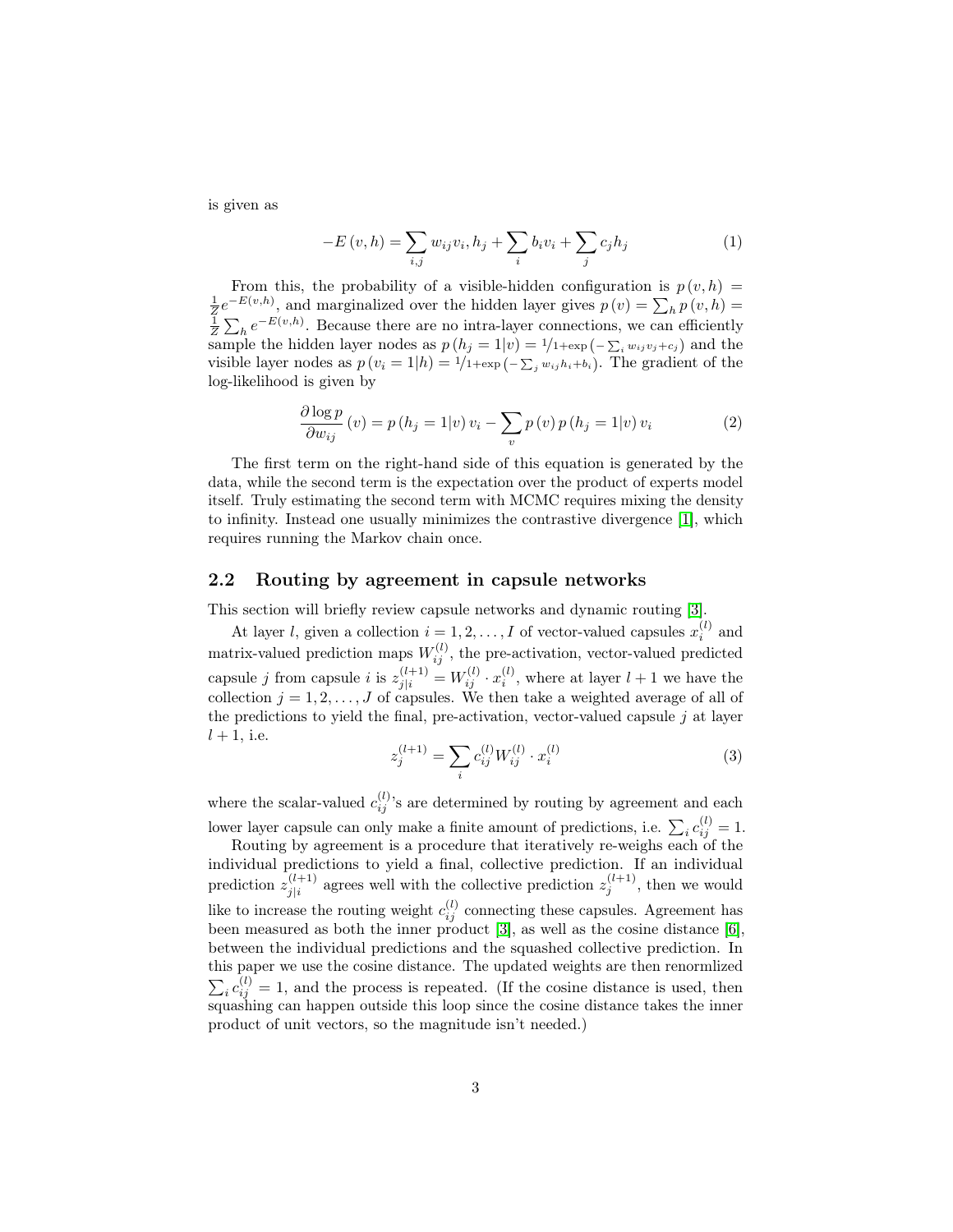The squashing function [\[3\]](#page-11-2) we use is defined as follows:

$$
x_j^{(l+1)} = \text{squash}\left(z_j^{(l+1)}\right) = \frac{\|z_j^{(l+1)}\|^2}{1 + \|z_j^{(l+1)}\|^2} \frac{z_j^{(l+1)}}{\|z_j^{(l+1)}\|} \tag{4}
$$

The intention of the squashing function is to scale the magnitude of  $z_j^{(l+1)}$ between 0 and 1 while keeping the orientation the same. We can then interpret capsule  $j$  is on if the magnitude of the squashing function is close to 1, and  $j$  is off if the magnitude is close to 0:

$$
P\left(j=\text{on}|x_1^{(l)},\ldots,x_I^{(l)}\right) = \|\text{squash}\left(z_j^{(l+1)}\right)\|
$$
\n<sup>(5)</sup>

Later in the paper we need the inverse map of the squash map, which we call unsquash:

$$
z_j^{(l+1)} = \text{unsquash}\left(x_j^{(l+1)}\right) = \sqrt{\frac{||x_j^{(l+1)}||}{1 - ||x_j^{(l+1)}||}} \frac{x_j^{(l+1)}}{||x_j^{(l+1)}||}
$$
(6)

This is just the pre-image of the squashed vector so (unsquash  $\circ$  squash) (z) = identity<sub>Rd</sub>  $(z) = z$ , in a similar way as the logit map is the inverse map of the sigmoid.

## 3 Capsule networks as product of experts

This section develops the product of expert capsules model, where a capsule being either on or off, measured by the magnitude of the capsule vector after squashing, is analogous to the binary action of a neuron firing in a Restricted Boltzmann Machine.

We denote an individual capsule by  $x_i^{(l)}$  for  $i = 1, 2, ..., I$ . We also write  $x^{(l)}\ =\ \left(x_1^{(l)},x_2^{(l)},\ldots,x_I^{(l)}\right)$  $\binom{l}{I}$  to be the collection of all capsules on that layer. Similarly  $||x_j^{(l+1)}||$  is the norm of capsule j for  $j = 1, 2, ..., J$ , and  $||x^{(l+1)}|| =$  $\left( \|x_1^{(l+1)}\|, \|x_2^{(l+1)}\|, \ldots, \|x_J^{(l+1)}\| \right)$  $\binom{l+1}{J}$ .

#### 3.1 Energy function and conditional probabilities

Before beginning we would like to make a subtle, yet important point. We note that if we want the magnitude of the squashed capsule to play an analogous role to the probability of a binary neuron firing,  $P\left(\Vert x_j^{(l+1)} \Vert = 1 \vert x^{(l)}\right) =$  $\left\|\text{quash}\left(z_j^{(l+1)}\right)\right\|, \text{ for } z_j^{(l+1)} = \sum_i c_{ij}^{(l)} W_{ij}^{(l)} \cdot x_i^{(l)}, \text{ the squashing part of the}$ squashing function can be rewritten as a sigmoid activation,  $\frac{\|z_j^{(l+1)}\|^2}{\|z_j^{(l+1)}\|^{2}}$  $\frac{\|^2j}{1+\|z_j^{(l+1)}\|^2} =$  $\sigma\left(\log||z_j^{(l+1)}||^2\right)$ . Intuitively,  $||z_j^{(l+1)}|| \geq 0$ , whereas the sigmoid function should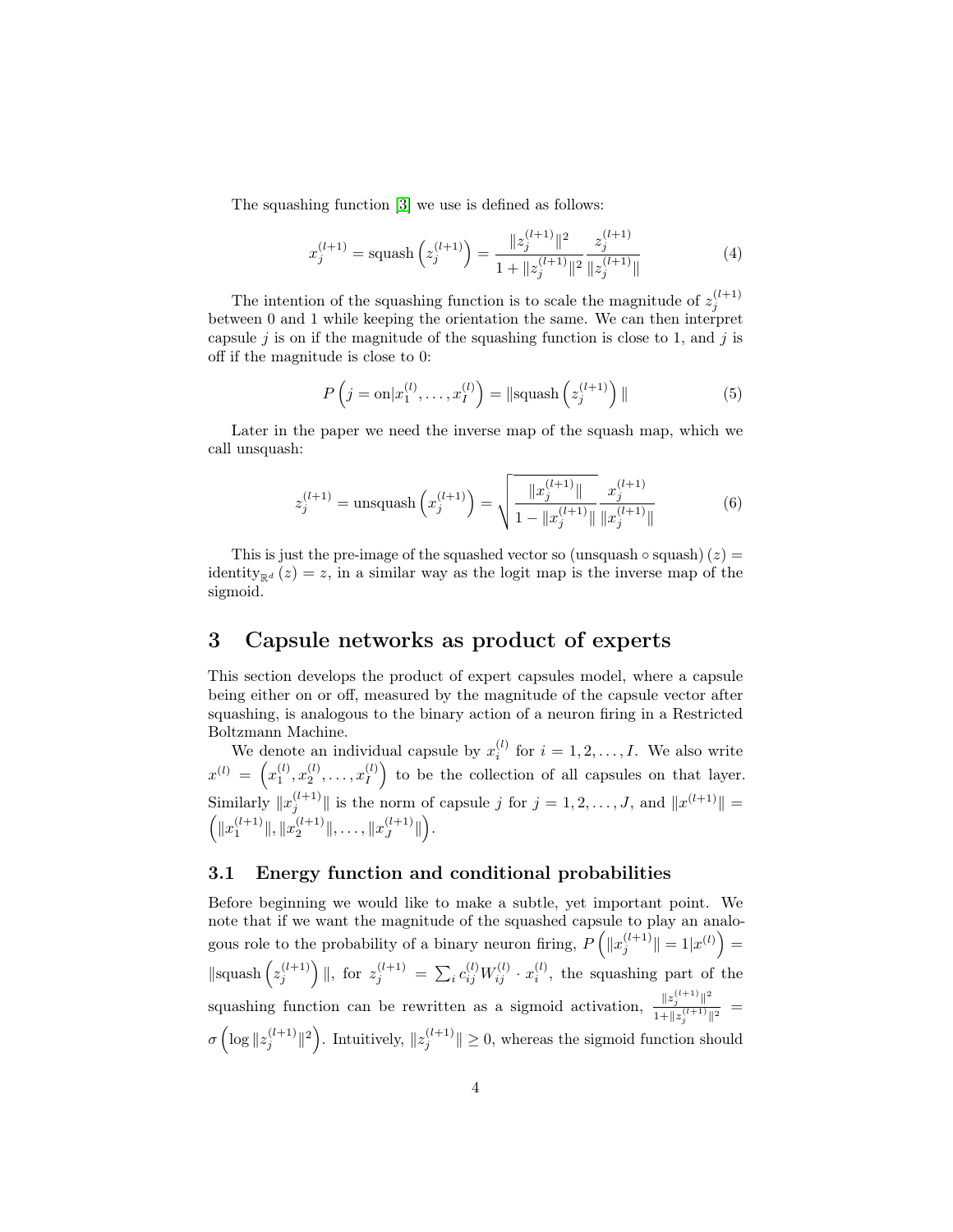take arguments over all of R, so taking the logarithm of the norm maps positive numbers to all of R.

<span id="page-4-2"></span>Define the energy across layers as follows:

$$
E\left(x^{(l)}, \|x^{(l+1)}\|\right) = -\sum_{j} \log\left(\|\sum_{i} c_{ij}^{(l)} W_{ij}^{(l)} \cdot x_i^{(l)}\|^2\right) \|x_j^{(l+1)}\| \tag{7}
$$

The probability of a certain configuration  $(x^{(l)}, \|x^{(l+1)}\|)$  is then defined

$$
P\left(x^{(l)}, \|x^{(l+1)}\|\right) = \frac{1}{Z} \exp\left(-E\left(x^{(l)}, \|x^{(l+1)}\|\right)\right) \tag{8}
$$

where  $Z$  is the normalizing partition function. This is a product of expert capsules:

<span id="page-4-0"></span>
$$
P\left(x^{(l)}, \|x^{(l+1)}\|\right) = \frac{1}{Z}\Pi_j \left[\exp\left(\log\left(\|\sum_i c_{ij}^{(l)} W_{ij}^{(l)} \cdot x_i^{(l)}\|^2\right) \|x_j^{(l+1)}\|\right)\right] \tag{9}
$$

<span id="page-4-1"></span>We marginalize this distribution over the layer  $l + 1$  capsules firing:

$$
P\left(x^{(l)}\right) = \frac{1}{Z}\Pi_j \left[1 + \exp\left(\log\left(\|\sum_i c_{ij}^{(l)} W_{ij}^{(l)} \cdot x_i^{(l)}\|^2\right)\right)\right]
$$
(10)

In order to have an efficient means of sampling the hidden layer, it is necessary that at layer  $l + 1$  the nodes representing the capsules firing are not connected, so that the total probability is equal to the product of individual capsule probabilities, and so using equations [9](#page-4-0) and [10](#page-4-1) we have:

$$
P\left(\|x^{(l+1)}\| |x^{(l)}\right) = \Pi_j P\left(\|x_j^{(l+1)}\| |x^{(l)}\right) \tag{11}
$$

<span id="page-4-3"></span>From here it is straightforward to show that the conditional probability of capsule  $j$  firing is equal to the magnitude of the squashed capsule:

$$
P\left(\|x_j^{(l+1)}\| = 1|x^{(l)}\right) = \frac{\|\sum_i c_{ij}^{(l)} W_{ij}^{(l)} \cdot x_i^{(l)}\|^2}{1 + \|\sum_i c_{ij}^{(l)} W_{ij}^{(l)} \cdot x_i^{(l)}\|^2}
$$
(12)

In this way, the energy function defined in Equation [7](#page-4-2) is consistent with routing by agreement, in the sense that the magnitude of the squashed capsule represents the probability that the individual capsule is on.

$$
P\left(j=\text{on}|x^{(l)}\right) = \|x_j^{(l+1)}\| = P\left(\|x_j^{(l+1)}\| = 1|x^{(l)}\right) \tag{13}
$$

where again  $x_j^{(l+1)} = \text{squash}\left(z_j^{(l+1)}\right)$  for  $z_j^{(l+1)} = \sum_i c_{ij}^{(l)} W_{ij}^{(l)} \cdot x_i^{(l)}$ .

Because of this consistency, we use dynamic routing between capsules for mixing in the MCMC estimation of the distribution. Note that we do not want to directly sample  $x_j^{(l+1)}$  from a graphical model  $P(x_j^{(l+1)}|x_i^{(l)})$ . This is because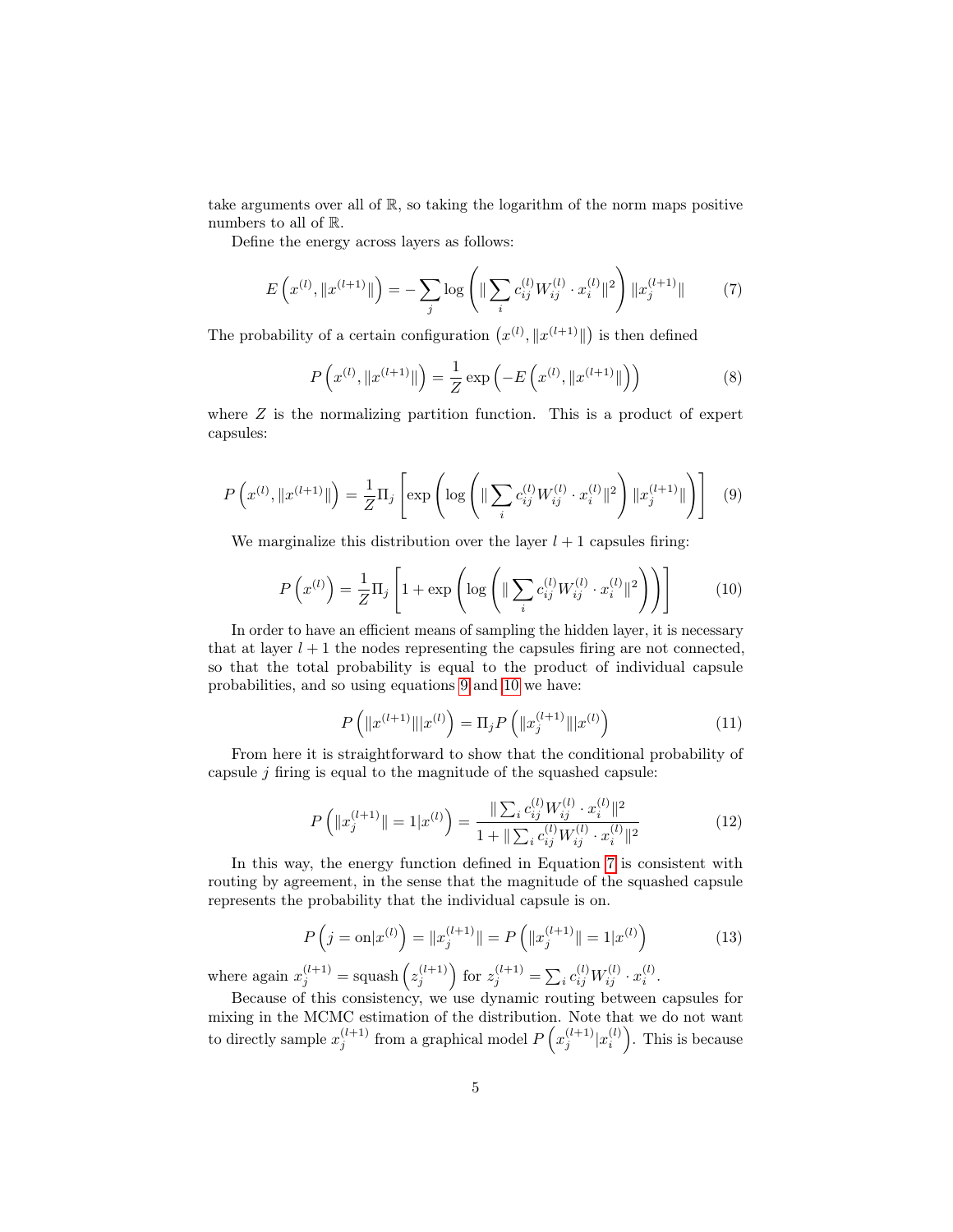$x_j^{(l+1)}$  is a squashed vector, implying that the components of the vector are dependent on each other from the squashing, so graphically the nodes at that given layer are connected, meaning that we cannot efficiently sample these nodes with MCMC. By explicitly decoupling  $x_j^{(l+1)}$  into its magnitude and orientation, we are able to decouple the parts of the dynamic routing that we want to use from the parts we do not want to use, allowing us to efficiently sample the magnitude  $||x_j^{(l+1)}|| \sim P\left(||x_j^{(l+1)}|| |x_i^{(l)}\right)$  from this distribution, since graphically these nodes are not connected, from Equation [11.](#page-4-3)

For inference, the energy model only requires  $P\left(\|x_j^{(l+1)}\| = 1 | x^{(l)}\right) = \|x_j^{(l+1)}\|,$ which holds by construction. We then sample  $x_j^{(l+1)} \sim P(x_j^{(l+1)}|x^{(l)})$  as  $x_j^{(l+1)} = \text{squash}\left(\sum_i c_{ij}^{(l)} W_{ij}^{(l)} \cdot x_i^{(l)}\right)$ , from the dynamic routing, and again the norm of this is consistent with the energy model. Taking the norm of  $x_j^{(l+1)}$ introduces a rotational invariance to the vector, which at first may seem like a problem since the instantiation parameters are stored in the rotational angles of the capsule. In fact this is not an issue, as we will see in Section [3.2,](#page-5-0) because we are taking the gradient of the log likelihood, and the gradient of the norm of a vector is dependent on the orientation of the vector itself, not just its magnitude. In this way, during the gradient descent, information from the orientation of the capsule is used to update the model parameters.

#### <span id="page-5-0"></span>3.2 Gradient of the log-likelihood

In order to optimize our parameter weights we need the gradient of the loglikelihood to be tractably computable; the log-likelihood is given by:

$$
\log P\left(x^{(l)}\right) = \log \sum_{\|x^{(l+1)}\| = 0}^1 e^{-E\left(x^{(l)}, \|x^{(l+1)}\|\right)} - \log \sum_{x^{(l)}} \sum_{\|x^{(l+1)}\| = 0}^1 e^{-E\left(x^{(l)}, \|x^{(l+1)}\|\right)}
$$
\n(14)

We can put the gradient of the log-likelihood in a compact form using the fact that  $P\left(\|x^{(l+1)}\| |x^{(l)}\right) = P(x^{(l)}, \|x^{(l+1)}\|) / P(x^{(l)}) =$ <br>  $\frac{1}{Z} \exp{-E(x^{(l)}, \|x^{(l+1)}\|)} / \frac{1}{Z} \sum_{\|x^{(l+1)}\|=0}^{\infty} \exp{-E(x^{(l)}, \|x^{(l+1)}\|)}.$ 

$$
\frac{\partial}{\partial W_{ij}^{(l)}} \log P\left(x^{(l)}\right) = \sum_{\|x^{(l+1)}\| = 0}^{1} P\left(\|x^{(l+1)}\| |x^{(l)}\right) \frac{\partial E}{\partial W_{ij}^{(l)}} \left(x^{(l)}, \|x^{(l+1)}\|\right) - \sum_{x^{(l)}} P\left(x^{(l)}\right) \sum_{\|x^{(l+1)}\| = 0}^{1} P\left(\|x^{(l+1)}\| |x^{(l)}\right) \frac{\partial E}{\partial W_{ij}^{(l)}} \left(x^{(l)}, \|x^{(l+1)}\|\right) \tag{15}
$$

Computing this is still not tractable as it involves an exponential number of sums. However, since the layer  $l + 1$  capsule activations are not connected, from Equation [11,](#page-4-3) we can apply an analogous factorization trick to that which is used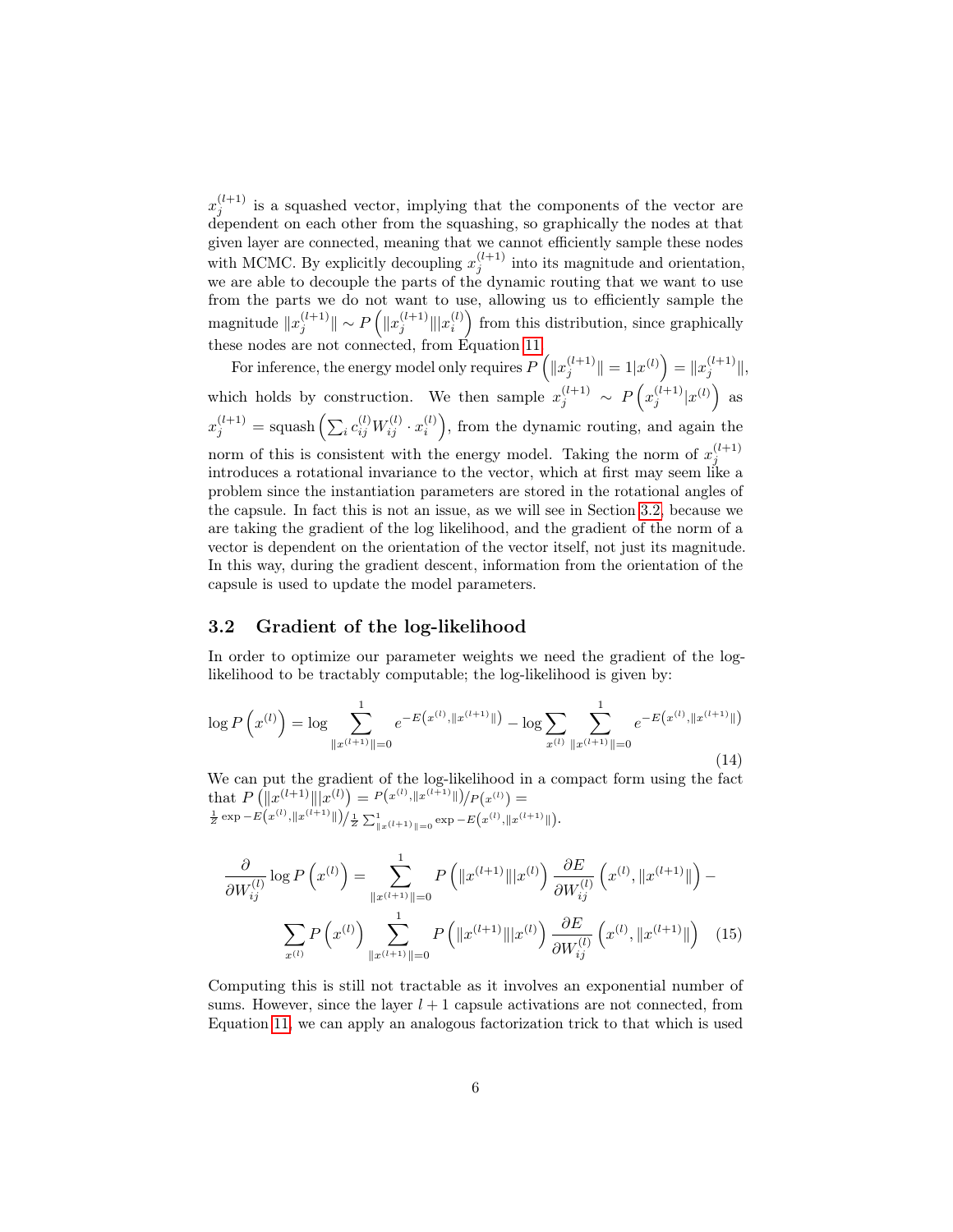in learning Restricted Boltzmann Machines. First we reduce the energy function:

$$
\frac{\partial E}{\partial W_{ij}^{(l)}} \left( x^{(l)}, \|x^{(l+1)}\| \right) = \frac{\partial}{\partial W_{ij}^{(l)}} \sum_{j'} \log \left( \| \sum_{i'} c_{i'j'}^{(l)} W_{i'j'}^{(l)} \cdot x_{i'}^{(l)} \|^2 \right) \|x_{j'}^{(l+1)}\| =
$$

$$
\frac{\partial}{\partial W_{ij}^{(l)}} \log \left( \| \sum_{i'} c_{i'j}^{(l)} W_{i'j}^{(l)} \cdot x_{i'}^{(l)} \|^2 \right) \|x_j^{(l+1)}\| \quad (16)
$$

Using this, we are in a position to find the tractable gradient for the product of expert capsules:

$$
\sum_{\|x^{(l+1)}\|=0}^{1} P\left(\|x^{(l+1)}\| |x^{(l)}\right) \frac{\partial E}{\partial W_{ij}^{(l)}} \left(x^{(l)}, \|x^{(l+1)}\|\right) =
$$
\n
$$
\sum_{\|x^{(l+1)}_j\|=0}^{1} P\left(\|x^{(l+1)}_j\| |x^{(l)}\right) \frac{\partial}{\partial W_{ij}^{(l)}} \log\left(\|z^{(l+1)}_j\|^2\right) \|x^{(l+1)}_j\| \sum_{\|x^{(l+1)}_{-j}\|=0}^{1} P\left(\|x^{(l+1)}_{-j}\| |x^{(l)}\right)
$$
\n
$$
= P\left(\|x^{(l+1)}_j\| = 1 |x^{(l)}\right) \frac{\partial}{\partial W_{ij}^{(l)}} \log\left(\|z^{(l+1)}_j\|^2\right) \quad (17)
$$

<span id="page-6-0"></span>where  $x_{-j}^{(l+1)}$  is analogous notation to the RBM case [\[1\]](#page-11-0), and refers to all capsules at layer  $l + 1$  other than the  $j<sup>th</sup>$  capsule.

To further reduce Equation [17,](#page-6-0) where we write  $z_j^{(l+1)} = \sum_{i'} c_{i'j}^{(l)}$  $\begin{smallmatrix} (l)\i'j \end{smallmatrix} W^{(l)}_{i'j}$  $x_{i'j}^{(l)} \cdot x_{i'}^{(l)}$  $i'$ , one has  $\frac{\partial}{\partial W_{ij}^{(l)}} \log \left( \|z_j^{(l+1)}\|^2 \right) = \frac{2c_{ij}^{(l)}}{\|z_j^{(l+1)}\|^2} z_j^{(l+1)} x_i^{(l)}$ . Similarly,  $P\left( \|x_j^{(l+1)}\| = 1 | x^{(l)} \right) =$  $||z_j^{(l+1)}||^2$  $\frac{||x_j||}{1+||z_j^{(l+1)}||^2}$ , and we have the final form of the gradient:

<span id="page-6-1"></span>
$$
\frac{\partial}{\partial W_{ij}^{(l)}} \log P\left(x^{(l)}\right) = 2c_{ij}^{(l)} \left(\frac{z_j^{(l+1)} x_i^{(l)}}{1 + \|z_j^{(l+1)}\|^2} - \sum_{x^{(l)}} P\left(x^{(l)}\right) \frac{z_j^{(l+1)} x_i^{(l)}}{1 + \|z_j^{(l+1)}\|^2}\right) \tag{18}
$$

For RBM learning, this is analogous to the update rule  $\Delta w_{ij} = \langle v_i h_j \rangle_{data} \langle v_i h_j \rangle_{\text{model}}$ 

Thus, beginning with the data  $x_i^{(l)}$ , we use dynamic routing to sample  $z_j^{(l+1)} = \sum_i c_{ij}^{(l)} W_{ij}^{(l)} \cdot x_i^{(l)}$  where the  $c_{ij}^{(l)}$ 's are determined by routing by agreement and  $\sum_{i} c_{ij}^{(l)} = 1$ .

We then squash this  $x_j^{(l+1)} = \text{squash}\left(z_j^{(l+1)}\right)$  and run dynamic routing in reverse to produce  $\tilde{z}_i^{(l)} = \sum_j c_{ij}^{(l)} W_{ij}^{(l)T} \cdot x_j^{(l+1)}$ , using the same  $c_{ij}^{(l)}$ 's as before, with  $\sum_i c_{ij}^{(l)} = 1$ . This is squashed producing  $\tilde{x}_i^{(l)}$ . Finally, we repeat the first step, again with the same  $c_{ij}^{(l)}$ 's such that  $\sum_i c_{ij}^{(l)} = 1$  to produce  $\tilde{z}_j^{(l+1)} = \sum_i c_{ij}^{(l)} W_{ij}^{(l)} \cdot \tilde{x}_i^{(l)}$  and its squashed counterparts  $\tilde{x}_j^{(l+1)}$ . This procedure is summarized in Algorithm [1.](#page-7-0)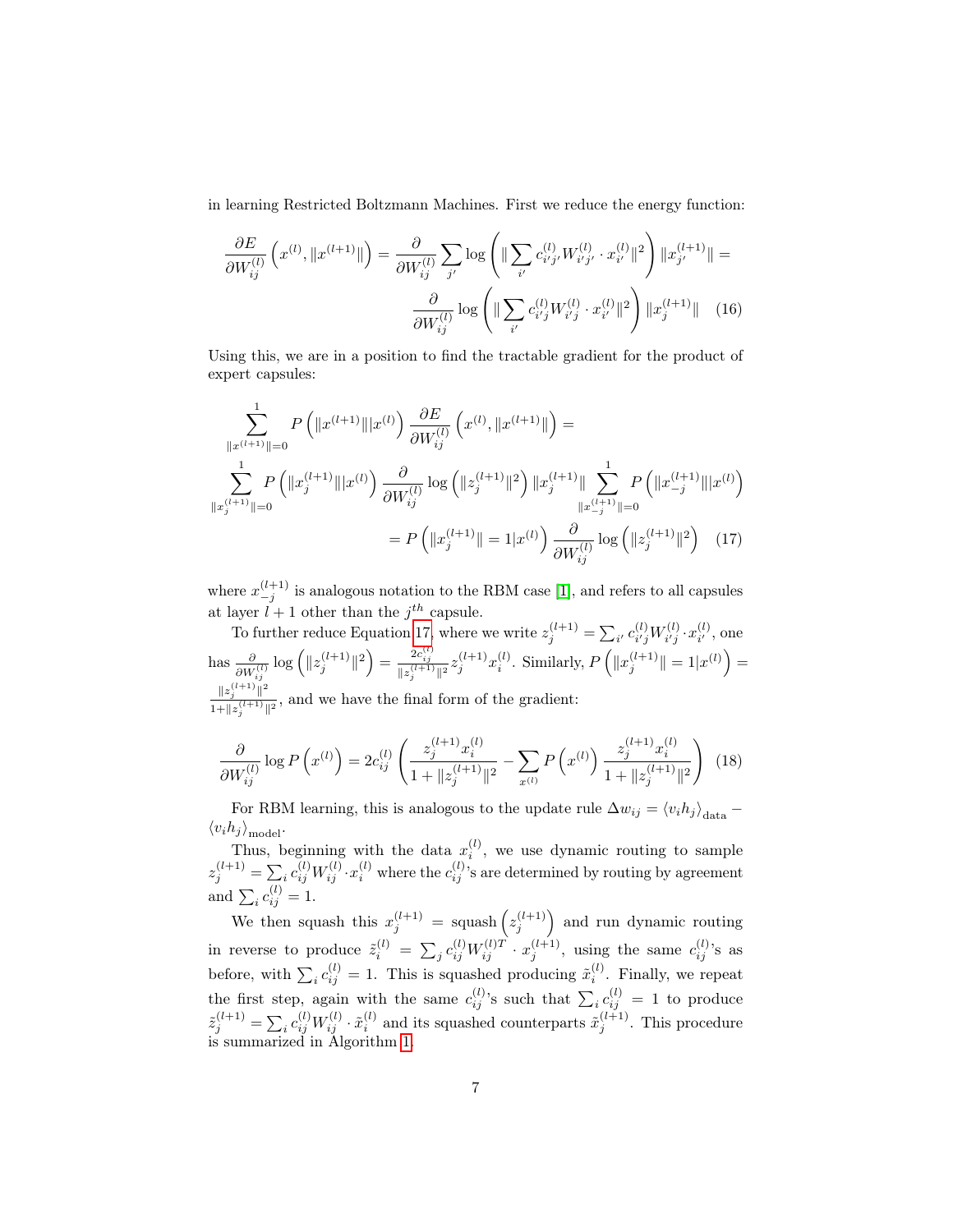We then use these values, which we are referring to as mixing by dynamic routing, for the gradient in Equation [18.](#page-6-1) As is usual, instead of minimizing the log likelihood we minimize the contrastive divergence, and so we only run this mixing once. The complete process is summarized in Algorithm [1.](#page-7-0)

**Result:** Trained model parameters  $W_{ij}^{(l)}$ . Given:  $x_i^{(l)}$ i Randomly initialize (e.g.)  $W_{ij}^{(l)} \sim N(0, 0.01)$ for number epochs do  $c_{ij}^{(l)} = \text{RoutingByAgreement}\left(x_i^{(l)}, W_{ij}^{(l)}\right) \# \text{ find routing coefficients}$  $z_j^{(l+1)} = \sum_i c_{ij}^{(l)} W_{ij}^{(l)} \cdot x_i^{(l)} \text{ } \# \text{ route capsules forward}$  $x_j^{(l+1)} = \text{squash}\left(z_j^{(l+1)}\right) \,\#\ \text{squash}$  $\tilde{z}_i^{(l)} = \sum_j c_{ij}^{(l)} W_{ij}^{(l)T} \cdot x_j^{(l+1)}$  # reconstruct input capsules  $\tilde{x}^{(l)}_i = \text{squash}\left(\tilde{z}^{(l)}_i\right) \,\#\ \text{squash}$  $\tilde{z}^{(l+1)}_j = \sum_i c^{(l)}_{ij} W^{(l)}_{ij} \cdot \tilde{x}^{(l)}_i \; \# \textrm{ reconstruct output capsules}$  $\tilde{x}_j^{(l+1)} = \text{squash}\left(\tilde{z}_j^{(l+1)}\right) \# \text{ squash}$  $\Delta W_{ij}^{(l)} = 2 c_{ij}^{(l)} \left( \frac{z_j^{(l+1)} x_i^{(l)}}{1 + \|z_j^{(l+1)}\|^2} - \frac{\tilde{z}_j^{(l+1)} \tilde{x}_i^{(l)}}{1 + \| \tilde{z}_j^{(l+1)}\|^2} \right)$  $\Big)$  # calculate gradient  $W_{ij}^{(l)} \leftarrow W_{ij}^{(l)} + \lambda \Delta W_{ij}^{(l)} \# \text{ update weights}$ 

end

<span id="page-7-0"></span>Algorithm 1: Training products of expert capsules. In practice we use learning rate decay, sgd with momentum and an  $\ell_2$ -regularization on the weights for the weight update.

## 4 Experiments

#### 4.1 Network architecture

The outline of the experimental architecture can be seen in Figure [1.](#page-8-0) Other than the input/output channels being greyscale and rgb, the same architecture was used for both experiments. First an autoencoding convolutional network [\[11\]](#page-11-10), with dropout [\[12\]](#page-11-11) was used to learn the convolutional filter weights in an unsupervised way. The first filter bank is of size [9, 9, 1, 128] (for height  $\times$  width  $\times$  channels in  $\times$  channels out), followed by a leaky ReLU activation, while the second filter bank is [9, 9, 128, 128] followed by a leaky ReLU activation. The transposed filters are used in the decoder, with first a leaky ReLU and a sigmoid at the output, to scale the pixel intensities between 0 and 1.

Once the convolutional autoencoder is sufficiently trained, these weights are held fixed and the 128-dimensional hidden layer is reshaped to  $6 \times 6 \times 128/8 = 576$ capsules, each being 8-dimensional, and then squashed along these 8 dimensions.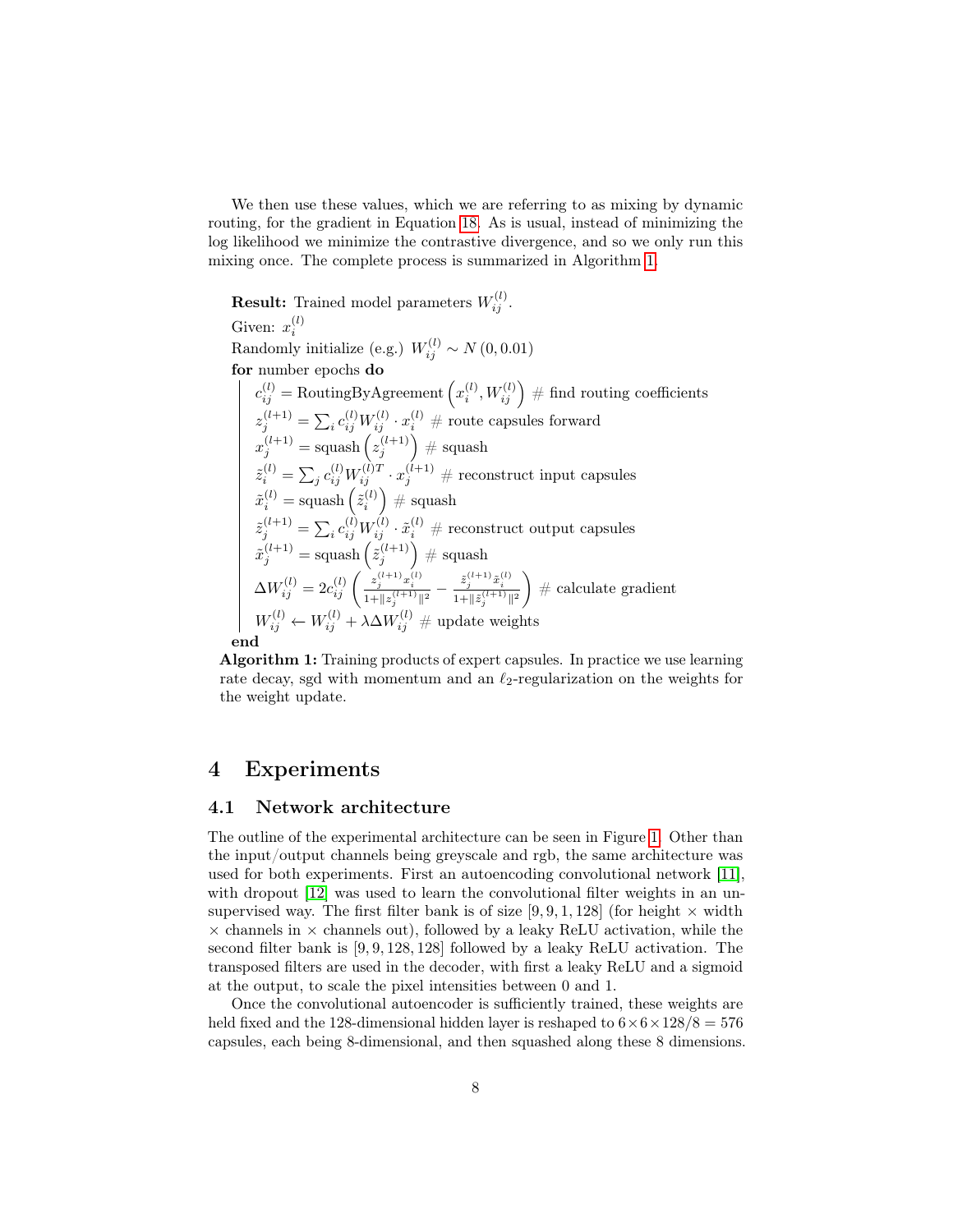<span id="page-8-0"></span>

Figure 1: The network architecture used for these experiments. First a convolutional autoencoder is trained to learn the filters. Next, with the filter weights fixed, we proceed to learn the capsule encoder weights  $W_{ij}$ . Once the capsule encoder is trained, we learn the capsule decoder weights  $U_{ji}$ . To generate the images, we randomly sample points from the 16-dimensional encoded capsule space, squash, dynamically route with the  $U_{ii}$ 's to the 8-dimensional decoded capsule space, unsquash and reshape, and finally use the deconvolutional decoder to generate the images.

Using the unsupervised product of expert capsules training algorithm described above, these capsules are mapped to 20 capsules, each of 16-dimensions, to learn the  $W_{ij}^{(l)}$ 's in  $z_j^{(l+1)} = \sum_i c_{ij}^{(l)} W_{ij}^{(l)} \cdot x_i^{(l)}$ , where  $i = 1, 2, ..., 576$  and  $j =$  $1, 2, \ldots, 20.$ 

After the  $W_{ij}^{(l)}$ 's are trained, these weights are held fixed and we learn a decoder  $z_i^{(l)} = \sum_j e_{ji}^{(l+1)} U_{ji}^{(l+1)} \cdot x_j^{(l+1)}$  so that we can sample from the 16dimensional capsule space to generate the images. The update rule is  $\Delta U_{ji}^{(l+1)}$  =  $2e_{ji}^{(l+1)}\left( \frac{z_{i}^{(l)}x_{j}^{(l+1)}}{1+\|z_{i}^{(l)} \| ^{2}} - \frac{\tilde{z}_{i}^{(l)}\tilde{x}_{j}^{(l+1)}}{1+\|\tilde{z}_{i}^{(l)} \| ^{2}} \right.$ ), where (the data)  $z_i^{(l)}$  and  $x_j^{(l+1)}$  are fixed by the  $W_{ij}^{(l)}$ 's, while the (the model)  $\tilde{z}_i^{(l)} = \sum_j e_{ji}^{(l+1)} U_{ji}^{(l+1)} x_j^{(l+1)}$  and  $\tilde{x}_j^{(l+1)} =$ squash  $\left(\sum_j e_{ji}^{(l+1)} U_{ji}^{(l+1)T} \tilde{x}_j^{(l)}\right)$  are generated with the  $U_{ji}^{(l+1)}$ 's. We implemented this network in TensorFlow [\[13\]](#page-12-0), and training on a single gpu took about fifteen minutes.

#### 4.2 Routing-Weighted Product of Expert Neurons

In Figure [2](#page-10-0) there are 20 columns for each of the 20 capsules, and the 4 rows are random samples from a 16-dimensional Gaussian distrbition, with the other 19 capsules having 0 as their input. It is seen that each of the individual capsules learn specific objects, with different random samples generating images with different instantiation parameters of similar objects, such as stroke thicknesses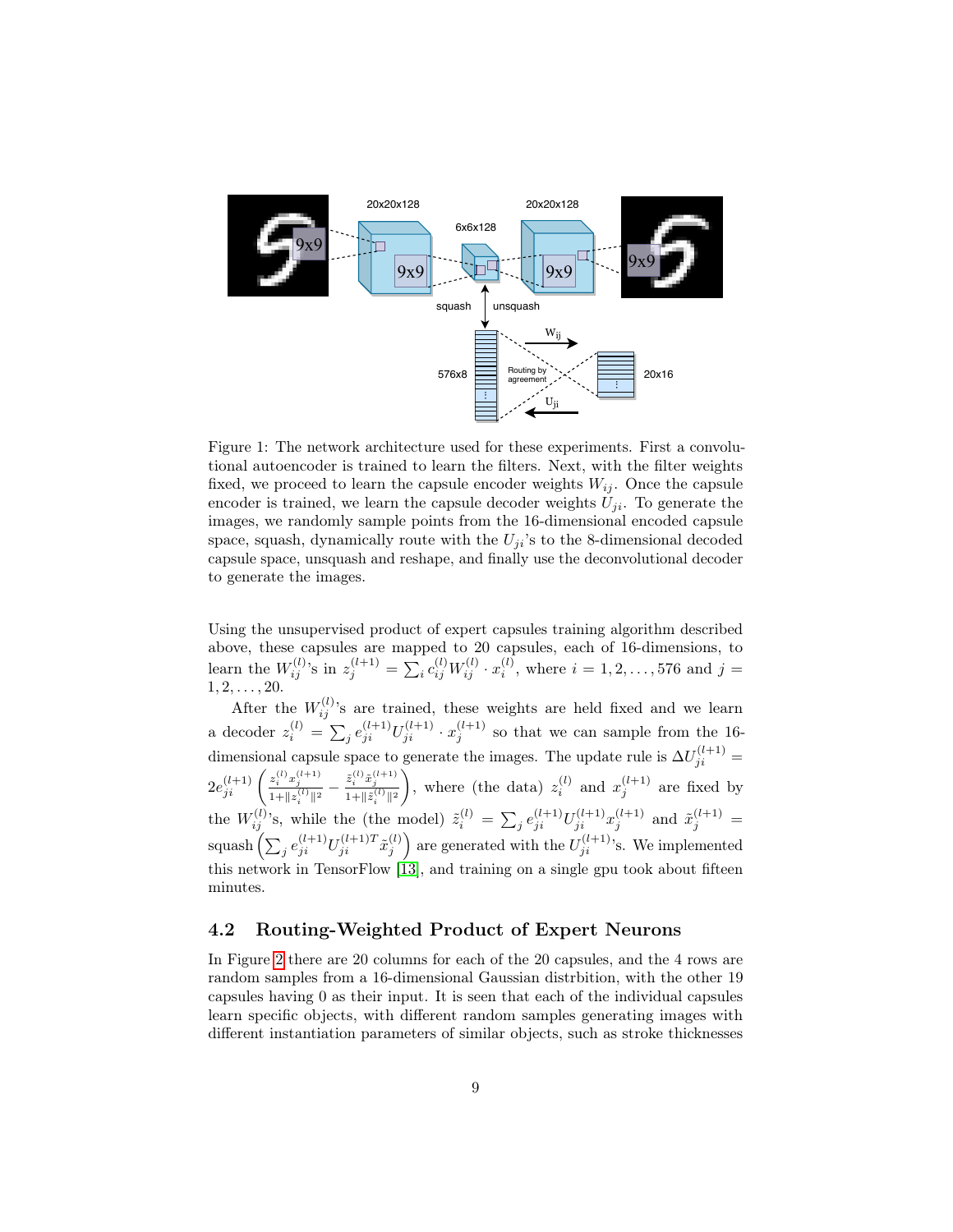and angles, or sleeves coming out of pants to create shirts and jackets. Interestingly some of the images are negatives of what is expected, where if the input  $x \sim N(0, 1)$  is replaced with  $-x$  the image generated are no longer negatives, but the ones that were normal become negatives, as is seen in Figures [2a](#page-10-0) and [2c.](#page-10-0)

We believe this stems from the fact that the 16 dimensional point, as understood by the capsule, lives on the manifold  $S^{15} \times (0,1)$ , where  $S^{15}$  is the 15-dimensional sphere of angular orientations, and the (0, 1) is the capsule magnitude representing off or on. Not all object instantiation parameters should live on the sphere. For example rotating an object in a circle should live on  $S<sup>1</sup>$ , but increasing the size of an object should live on  $\mathbb{R}$ , since an object's size shouldn't return to where it started if the size is monotonically increasing, as would happen on  $S^1$ . In this way the pixel intensities can be reversed 180 $\degree$  since they are coming from  $S^{15}$  as opposed to  $\mathbb{R}^{15}$ . When we restrict our sampling domain to the half of  $S^{15}$  that is visited during training the problem is alleviated, as seen in Figures [2b](#page-10-0) and [2d,](#page-10-0) suggesting that this idea is infact correct.

A more elegant solution, although outside the scope of this paper, would be to design a capsule on, say,  $S^m \times \mathbb{R}^n \times (0, 1)$ . Nevertheless, the unsupervised learning procedure developed here for the capsules is distinctly learning recognizable objects.

## 5 Conclusions

This work developed capsule networks with routing by agreement within a product of experts formulation. Observing that the magnitudes of the hidden layer capsules are not connected, we design an energy function that is consistent with dynamic routing, in the sense that the binary action of a hidden layer capsule firing is equal to the probability of a capsule being on, when calculated with dynamic routing by agreement. We then use dynamic routing to mix the distribution. The gradient of the log likelihood is found and used to minimize the contrastive divergence. A simple network architecture is set up to test this unsupervised learning algorithm, and is able to generate images similar to those of the datasets it was trained on.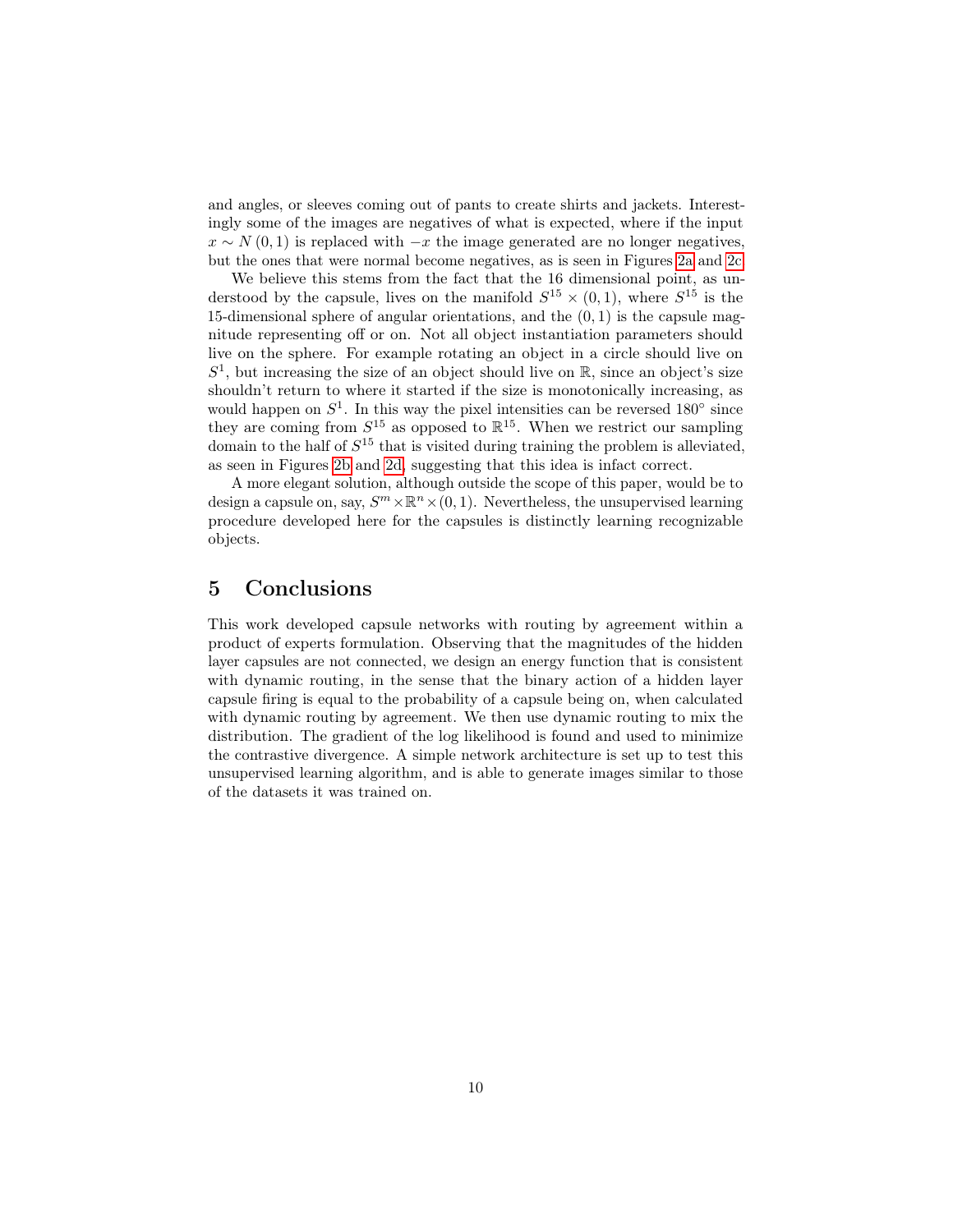<span id="page-10-0"></span>

(a) MNIST - sampled from complete domain.

| $3 0 3 5 5 3 0 3 6 6 5 8 1 3 5 9 7 3 9$ |  |  |  |  |  |  |  |  |  |
|-----------------------------------------|--|--|--|--|--|--|--|--|--|
|                                         |  |  |  |  |  |  |  |  |  |
| $999999999999996999677$                 |  |  |  |  |  |  |  |  |  |
| 373309922289929999999                   |  |  |  |  |  |  |  |  |  |

(b) MNIST - sampled from restricted domain.

|  |  |  |  | 21. 【《周皇皇》【《亚洲典》【五月皇帝复席第一                |  |  |  |  |  |  |
|--|--|--|--|------------------------------------------|--|--|--|--|--|--|
|  |  |  |  | (4) 美国西立流通 医子宫神经 人可愿之间思想意见               |  |  |  |  |  |  |
|  |  |  |  | ZF-1-4.4 MAH 61. JETONI KE KALIFI 4 FI A |  |  |  |  |  |  |
|  |  |  |  | 网络网络多尔阿鲁图 不合同受受困难的意见不愿                   |  |  |  |  |  |  |

(c) Fashion-MNIST - sampled from complete domain.

|  |  |  |  | 顔 ii i + + 0 .2 「 i d al ii + mi d + + i g + + 1.3 <i>+</i>  |  |  |  |  |  |  |
|--|--|--|--|--------------------------------------------------------------|--|--|--|--|--|--|
|  |  |  |  | 2 - 14 8 2 8 2 9 1 1 2 1 1 2 2 2 2 3 4 5 <del>1</del>        |  |  |  |  |  |  |
|  |  |  |  | [2] 수 14 동 14 14 15 15 16 18 18 19 19 19 19 19 19 19         |  |  |  |  |  |  |
|  |  |  |  | <b>G 8 8 8 4 9 4 5 4 8 4 9 4 5 4 5 4 5 6 7 8 9 8 4 6 8 7</b> |  |  |  |  |  |  |

(d) Fashion-MNIST - sampled from restricted domain.

Figure 2: Images created by the unsupervised, routing-weighted product of expert neurons model. For each model, all of the 80 images were sampled together so these are not cherry picked examples. Each column is one of the twenty hidden layer capsules, while the four rows are four random samplings for that 16-dimensional capsule. It is seen that individual capsules learn specific objects in this unsupervised setting, and different samples drawn from these capsules, i.e. different instantiation parameters, yield changes in the object. For example in MNIST these instantiation dimensions yield changes in stroke thickness, angles and lengths, while in Fashion-MNIST they can transform dimensions such as sleeve length and height of the shoes.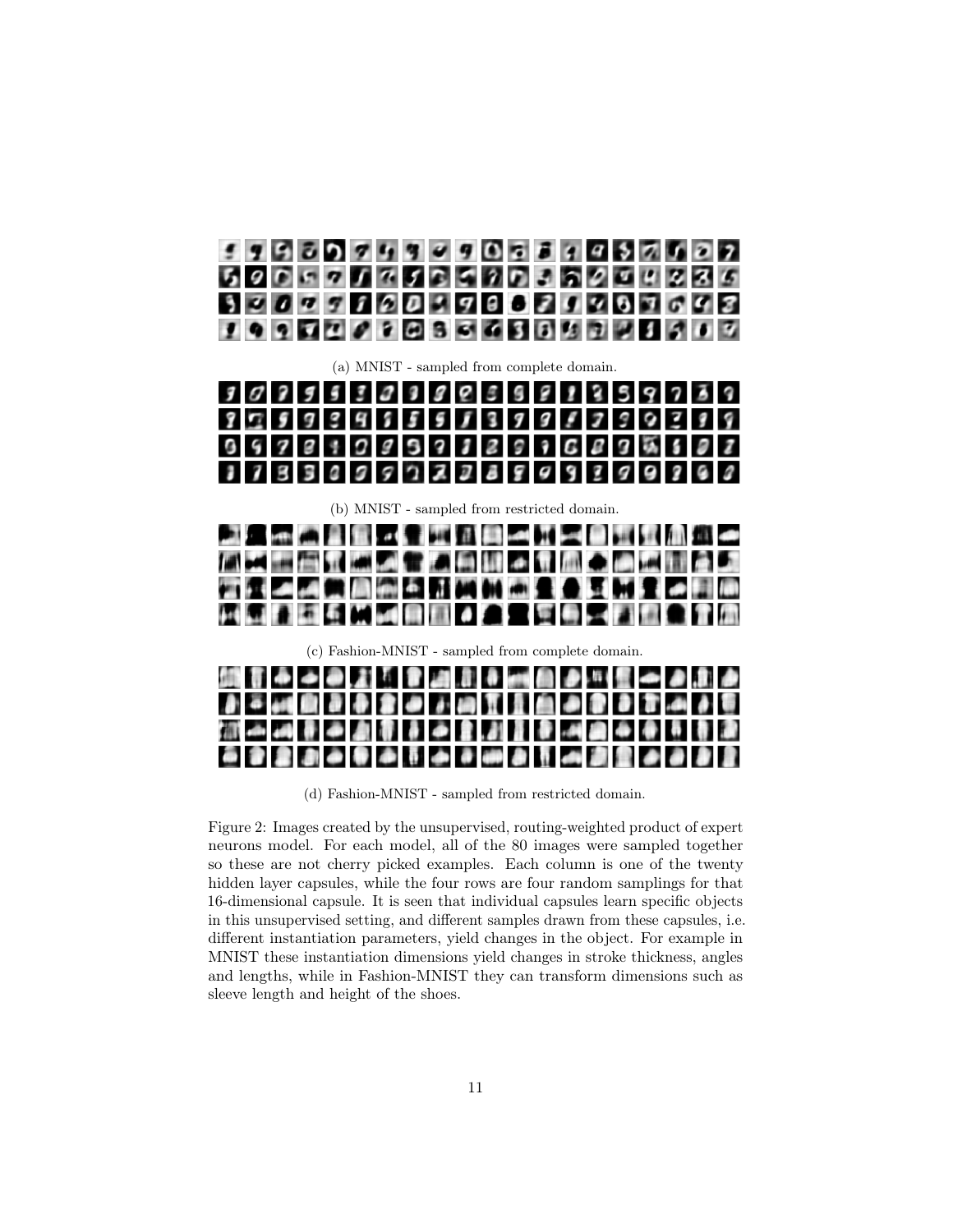## References

- <span id="page-11-0"></span>[1] Geoffrey E Hinton. Training products of experts by minimizing contrastive divergence. Neural computation, 14(8):1771–1800, 2002.
- <span id="page-11-1"></span>[2] Geoffrey E Hinton, Alex Krizhevsky, and Sida D Wang. Transforming auto-encoders. In International Conference on Artificial Neural Networks, pages 44–51. Springer, 2011.
- <span id="page-11-2"></span>[3] Sara Sabour, Nicholas Frosst, and Geoffrey E Hinton. Dynamic routing between capsules. In Advances in neural information processing systems, pages 3856–3866, 2017.
- <span id="page-11-3"></span>[4] Warren S McCulloch and Walter Pitts. A logical calculus of the ideas immanent in nervous activity. The bulletin of mathematical biophysics, 5(4):115–133, 1943.
- <span id="page-11-4"></span>[5] David E Rumelhart, Geoffrey E Hinton, and Ronald J Williams. Learning internal representations by error propagation. Technical report, California Univ San Diego La Jolla Inst for Cognitive Science, 1985.
- <span id="page-11-5"></span>[6] Geoffrey E Hinton, Sara Sabour, and Nicholas Frosst. Matrix capsules with em routing. 2018.
- <span id="page-11-6"></span>[7] Ayush Jaiswal, Wael AbdAlmageed, Yue Wu, and Premkumar Natarajan. Capsulegan: Generative adversarial capsule network. In Proceedings of the European Conference on Computer Vision (ECCV), pages 0–0, 2018.
- <span id="page-11-7"></span>[8] Ian Goodfellow, Jean Pouget-Abadie, Mehdi Mirza, Bing Xu, David Warde-Farley, Sherjil Ozair, Aaron Courville, and Yoshua Bengio. Generative adversarial nets. In Advances in neural information processing systems, pages 2672–2680, 2014.
- <span id="page-11-8"></span>[9] Ian J Goodfellow, Jonathon Shlens, and Christian Szegedy. Explaining and harnessing adversarial examples. *arXiv preprint [arXiv:1412.6572](http://arxiv.org/abs/1412.6572)*, 2014.
- <span id="page-11-9"></span>[10] Max Welling, Michal Rosen-Zvi, and Geoffrey E Hinton. Exponential family harmoniums with an application to information retrieval. In Advances in neural information processing systems, pages 1481–1488, 2005.
- <span id="page-11-10"></span>[11] Matthew D Zeiler and Rob Fergus. Visualizing and understanding convolutional networks. In European conference on computer vision, pages 818–833. Springer, 2014.
- <span id="page-11-11"></span>[12] Nitish Srivastava, Geoffrey Hinton, Alex Krizhevsky, Ilya Sutskever, and Ruslan Salakhutdinov. Dropout: a simple way to prevent neural networks from overfitting. The Journal of Machine Learning Research, 15(1):1929– 1958, 2014.